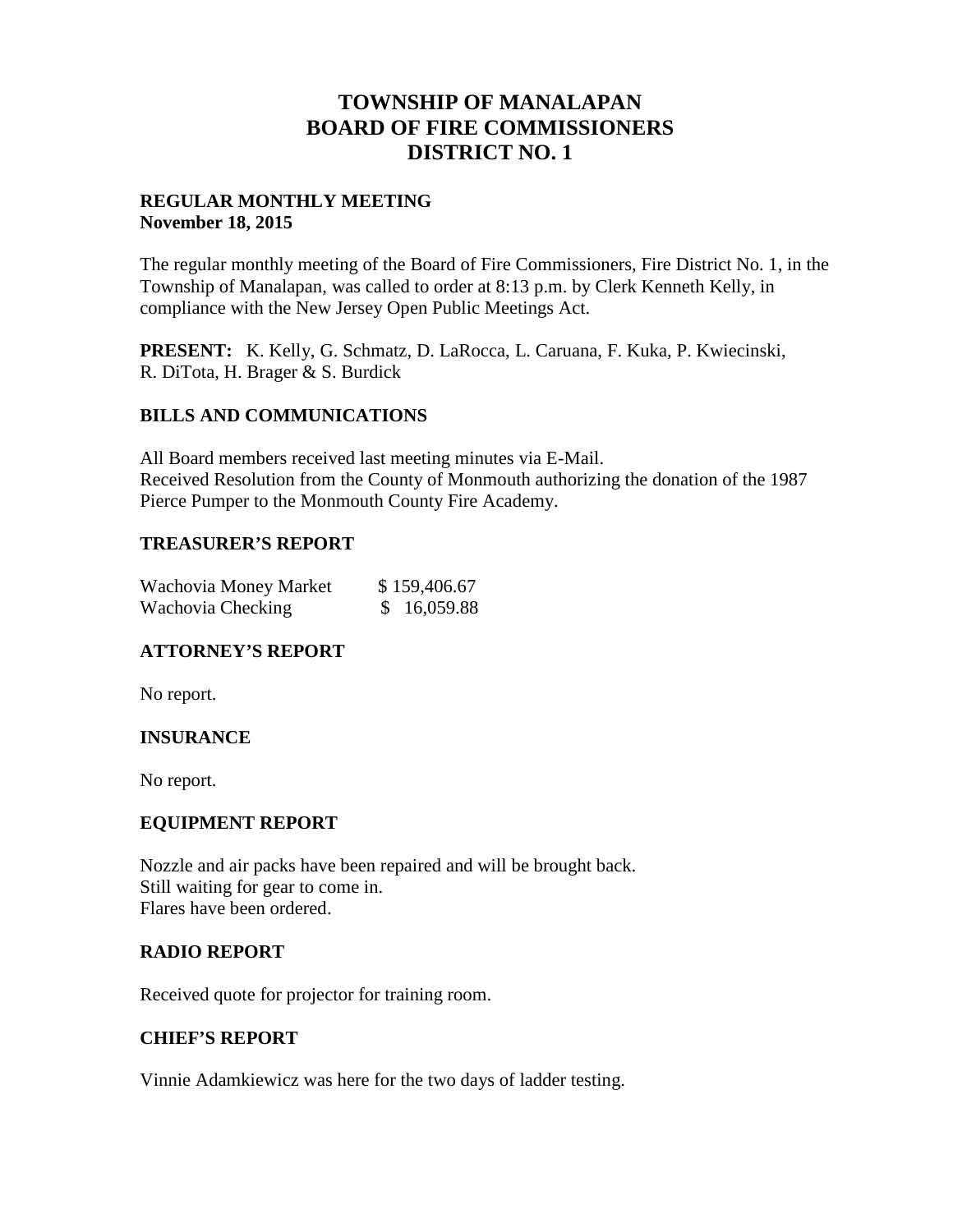## **TRUCK REPORT**

26-1-90 – had valve replaced on the pump and two seals on waterway that were leaking were replaced 26-1-77 – primer repaired  $26-1-88$  – is at McLaughlin's

## **ASSOCIATION REPORT**

Sprinkler system was shut down for the season. Received notification from the Mosquito Exchange that they will be cleaning the ditch on the side of the property soon. Having issues with a couple of the garage doors. Key fob entry was installed on Satellite gym door.

## **TRUSTEES' REPORT**

No report.

#### **OLD BUSINESS**

See attached.

#### **NEW BUSINESS**

Commissioner LaRocca made a motion to pay all vouchers; this was seconded by Commissioner Schmatz. All voted aye.

Commissioner LaRocca made a motion for \$48,710 to ESI Equipment to purchase Holmatro Rescue Equipment; this motion was seconded by Commissioner Kelly. All voted aye.

Commissioner Kelly made a motion for \$1,130 to purchase jackets for new members; this motion was seconded by Commissioner LaRocca. All voted aye.

Commissioner Kelly made a motion for \$1,810 to purchase equipment to set up the training room; this motion was seconded by Commissioner Schmatz. All voted aye.

Commissioner Kelly stated that our budget meeting will be held on December  $2^{nd}$ .

Meeting opened to the public at 9:00 P.M.

A motion was made by Commissioner Kelly to adjourn; it was seconded by Commissioner LaRocca and all voted aye.

Meeting adjourned at 9:01 P.M.

Respectfully submitted, Kenneth Kelly, Clerk